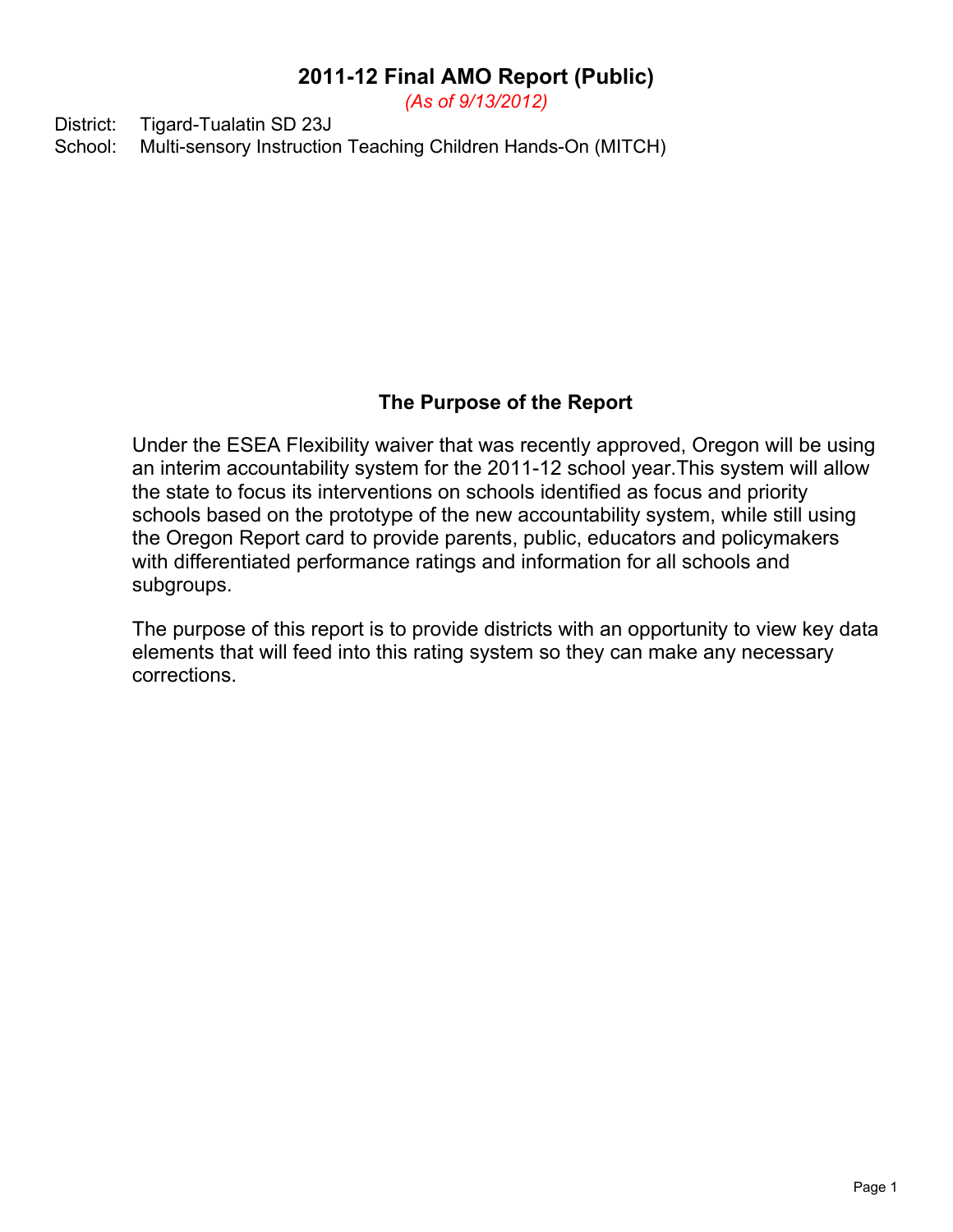*Reading Knowledge and Skills Details*

## District: Tigard-Tualatin SD 23J

School: Multi-sensory Instruction Teaching Children Hands-On (MITCH)

| <b>Participation</b>              | Participation                                    |                | Non-participation |      | Participation | Participation |  |
|-----------------------------------|--------------------------------------------------|----------------|-------------------|------|---------------|---------------|--|
|                                   | $11 - 12$<br>$10 - 11$<br>$11 - 12$<br>$10 - 11$ |                | Denominator       | Rate |               |               |  |
| <b>All Students</b>               | 142                                              | 146            |                   |      | 288           | 100           |  |
| Economically Disadvantaged        |                                                  |                |                   |      | 2             | 100           |  |
| <b>Limited English Proficient</b> | 0                                                | 2              |                   | 0    | 2             | 100           |  |
| <b>Students with Disabilities</b> | 12                                               | 18             |                   | 0    | 30            | 100           |  |
| Asian/Pacific Islander            | ⇁                                                | 8              |                   |      | 15            | 100           |  |
| Black (not of Hispanic origin)    |                                                  | $\overline{2}$ |                   | ი    | 3             | 100           |  |
| Hispanic origin                   | ⇁                                                | 9              |                   | ი    | 16            | 100           |  |
| American Indian/Alaskan Native    | 2                                                |                |                   | O    | 3             | 100           |  |
| White (not of Hispanic origin)    | 114                                              | 114            |                   | 0    | 228           | 100           |  |
| Multi-Racial/Multi-Ethnic         | 11                                               | 12             |                   | 0    | 23            | 100           |  |

## **Participation Target: 95%**

*The participation target may be met using either a two-year or the current year participation rate.*

## **ELA Target: 70%**

|                                   |         | 2010-2011 | 2011-2012 |                |                       |               |               |          |               |
|-----------------------------------|---------|-----------|-----------|----------------|-----------------------|---------------|---------------|----------|---------------|
|                                   |         |           |           | $10 - 11$      | $11 - 12$             | Year(s) of    |               |          |               |
| <b>Academic Status</b>            |         |           |           |                | lStandardslStandardsl | data for      | % Met         | Margin   | Adjusted      |
|                                   | # Tests | # Met     | # Tests   | # Met          | # Met                 | lbest statusl | <b>Status</b> | of Error | <b>Status</b> |
| All Students                      | 137     | 125       | 146       | 130            | 121                   | 2010-2012     | 86.93         | 8.98     | 95.90         |
| Economically Disadvantaged        | $\star$ | $\star$   | $\star$   | $\star$        | $\star$               | 2010-2012     | $\star$       | $\star$  | $\star$       |
| <b>Limited English Proficient</b> | $\star$ | $\star$   | $\star$   | $\star$        | $\star$               | 2010-2012     | $\star$       | $\star$  | $\star$       |
| <b>Students with Disabilities</b> | 12      | 8         | 18        | 8              | 8                     | 2010-2012     | 53.33         | $\star$  | $\star$       |
| Asian/Pacific Islander            |         | 7         | 8         | 8              | 8                     | 2010-2012     | 100.00        | $\star$  | $\star$       |
| Black (not of Hispanic origin)    | $\star$ | $\star$   | $\star$   | $\star$        | $\star$               | 2010-2012     | $\star$       | $\star$  | $\star$       |
| Hispanic origin                   |         | 6         | 9         | $\overline{7}$ |                       | 2010-2012     | 81.25         | $\star$  | $\star$       |
| American Indian/Alaskan Native    | $\star$ | $\star$   | $\star$   | $\star$        | $\star$               | 2010-2012     | $\star$       | $\star$  | $\star$       |
| White (not of Hispanic origin)    | 110     | 100       | 114       | 101            | 94                    | 2010-2012     | 86.61         | 10.09    | 96.70         |
| Multi-Racial/Multi-Ethnic         | 10      | 9         | 12        | 11             | 9                     | 2010-2012     | 81.82         | $\star$  | $\star$       |

|                                   | 2010-2011 | 2011-2012 |                                                 |           |         |
|-----------------------------------|-----------|-----------|-------------------------------------------------|-----------|---------|
| <b>Academic Growth</b>            |           |           | 10-11 Standards 10-11 Standards 11-12 Standards | Change in | Growth  |
|                                   | % Met     | % Met     | % Met                                           | % Met     | Target  |
| All Students                      | 91.24     | 89.04     | 82.88                                           | $-2.20$   | 0.88    |
| <b>Economically Disadvantaged</b> | --        | $\star$   | ÷                                               | --        | $\star$ |
| <b>Limited English Proficient</b> | --        | $\star$   | $\star$                                         | --        | $\star$ |
| Students with Disabilities        | 66.67     | 44.44     | 44.44                                           | $-22.22$  | $\star$ |
| Asian/Pacific Islander            | 100.00    | 100.00    | 100.00                                          | 0.00      | $\star$ |
| Black (not of Hispanic origin)    | $\star$   | $\star$   | ÷.                                              | $\star$   | ÷       |
| Hispanic origin                   | 85.71     | 77.78     | 77.78                                           | $-7.94$   | $\star$ |
| American Indian/Alaskan Native    | $\star$   | $\star$   | $\star$                                         | $\star$   | $\star$ |
| White (not of Hispanic origin)    | 90.91     | 88.60     | 82.46                                           | $-2.31$   | 0.91    |
| Multi-Racial/Multi-Ethnic         | 90.00     | 91.67     | 75.00                                           | 1.67      | $\star$ |

*Academic growth is calculated using the percentage of students in 2010-11 and 2011-12 meeting 2010-11 Reading achievement standards.*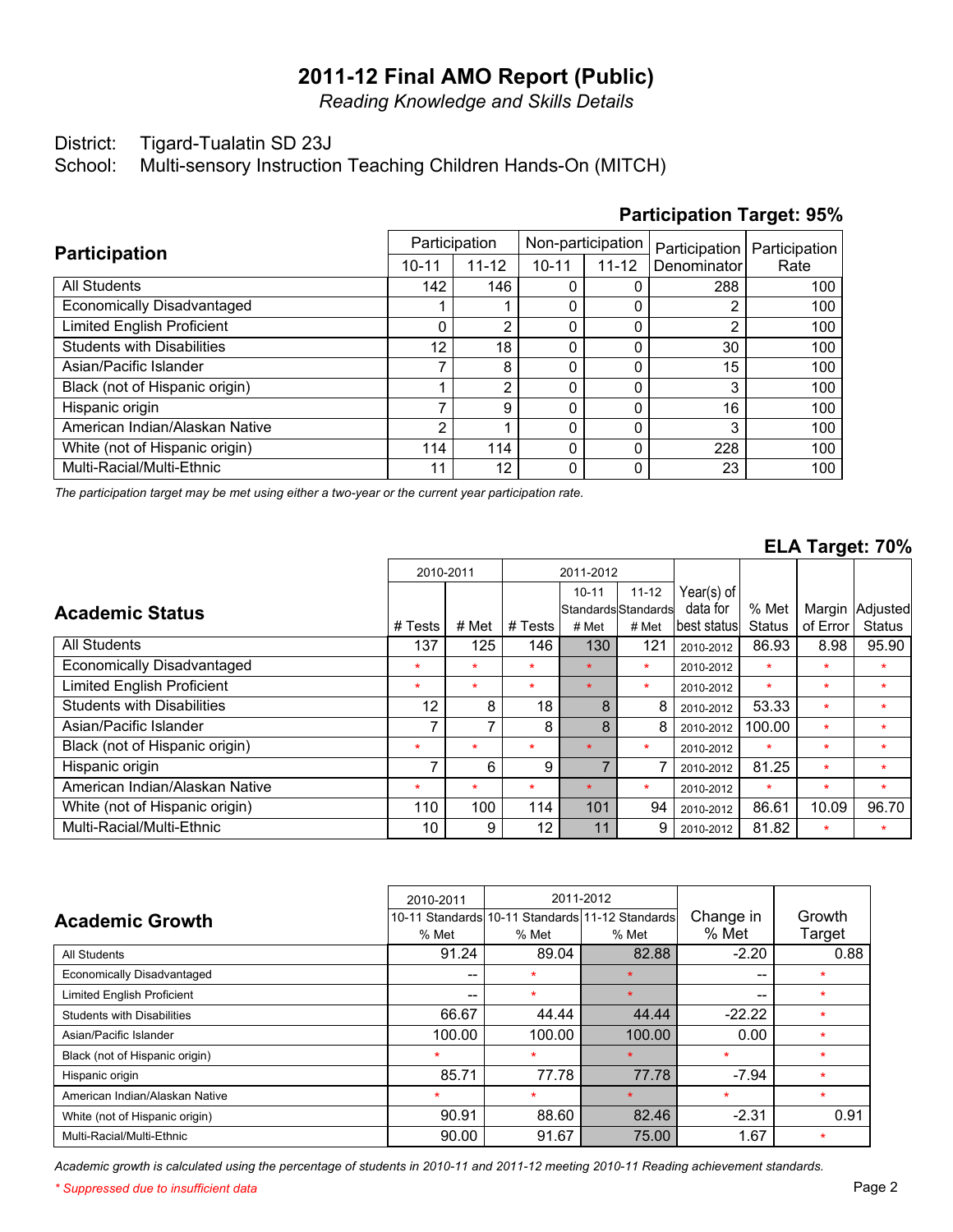*Mathematics Knowledge and Skills Details*

#### District: Tigard-Tualatin SD 23J

School: Multi-sensory Instruction Teaching Children Hands-On (MITCH)

#### Multi-Racial/Multi-Ethnic White (not of Hispanic origin) American Indian/Alaskan Native Hispanic origin Black (not of Hispanic origin) Asian/Pacific Islander Students with Disabilities Limited English Proficient Economically Disadvantaged All Students **Participation** 11 114  $\overline{2}$ 7 1 7 12  $\overline{0}$ 1 142 10-11 12 113 1 9 2 8 18 2 1 145 Participation 11-12 0 0  $\overline{0}$ 0  $\overline{0}$ 0 0  $\overline{0}$  $\overline{0}$ 0 10-11 0 1  $\overline{0}$ 0  $\overline{0}$ 0  $\overline{0}$  $\overline{0}$  $\overline{0}$ 1 Non-participation 11-12 23 228 3 16 3 15 30 2 2 288 **Denominator** Participation 100 100 100 100 100 100 100 100 100 100 Rate Participation

*The participation target may be met using either a two-year or the current year participation rate.*

#### **Math Target: 70%**

**Participation Target: 95%**

|                                   | 2010-2011 |         | 2011-2012 |         |               |               |          |               |
|-----------------------------------|-----------|---------|-----------|---------|---------------|---------------|----------|---------------|
|                                   |           |         |           |         | Year(s) of    |               |          |               |
| <b>Academic Status</b>            |           |         |           |         | data for      | % Met         | Margin   | Adjusted      |
|                                   | # Tests   | # Met   | # Tests   | # Met   | lbest statusl | <b>Status</b> | of Error | <b>Status</b> |
| All Students                      | 137       | 112     | 145       | 118     | 2010-2012     | 81.56         | 8.99     | 90.55         |
| Economically Disadvantaged        | $\star$   | $\star$ | $\star$   | $\star$ | 2010-2012     | $\star$       | $\star$  | ÷             |
| <b>Limited English Proficient</b> | $\star$   | $\star$ | $\star$   | $\star$ | 2010-2012     | $\star$       | $\star$  | $\star$       |
| <b>Students with Disabilities</b> | 12        | 6       | 18        | 10      | 2010-2012     | 53.33         | $\star$  | $\star$       |
| Asian/Pacific Islander            | ⇁         |         | 8         | 8       | 2010-2012     | 100.00        | $\star$  | $\star$       |
| Black (not of Hispanic origin)    | $\star$   | $\star$ | $\star$   | $\star$ | 2010-2012     | $\ast$        | $\star$  | $\star$       |
| Hispanic origin                   | ⇁         | 5       | 9         | 5       | 2010-2012     | 62.50         | $\star$  | $\star$       |
| American Indian/Alaskan Native    | $\star$   | $\star$ | $\star$   | $\star$ | 2010-2012     | $\star$       | $\star$  | $\star$       |
| White (not of Hispanic origin)    | 110       | 89      | 113       | 93      | 2010-2012     | 81.61         | 10.11    | 91.73         |
| Multi-Racial/Multi-Ethnic         | 10        | 9       | 12        | 9       | 2010-2012     | 81.82         | $\star$  | $\star$       |

| <b>Academic Growth</b>            | 2010-2011<br>% Met | 2011-2012<br>% Met | Change in<br>% Met | Growth<br>Target |
|-----------------------------------|--------------------|--------------------|--------------------|------------------|
| All Students                      | 81.75              | 81.38              | $-0.37$            | 1.82             |
| Economically Disadvantaged        | --                 | $\star$            | --                 | $\star$          |
| <b>Limited English Proficient</b> | --                 | $\star$            | --                 | $\star$          |
| <b>Students with Disabilities</b> | 50.00              | 55.56              | 5.56               | $\star$          |
| Asian/Pacific Islander            | 100.00             | 100.00             | 0.00               | $\star$          |
| Black (not of Hispanic origin)    | $\star$            | $\star$            | $\star$            | $\bullet$        |
| Hispanic origin                   | 71.43              | 55.56              | $-15.87$           | $\star$          |
| American Indian/Alaskan Native    | $\star$            | $\star$            | $\star$            | $\star$          |
| White (not of Hispanic origin)    | 80.91              | 82.30              | 1.39               | 1.91             |
| Multi-Racial/Multi-Ethnic         | 90.00              | 75.00              | $-15.00$           | $\star$          |

*Academic growth is calculated using the percentage of students in 2010-11 and 2011-12 meeting current Math achievement standards.*

*\* Suppressed due to insufficient data* Page 3